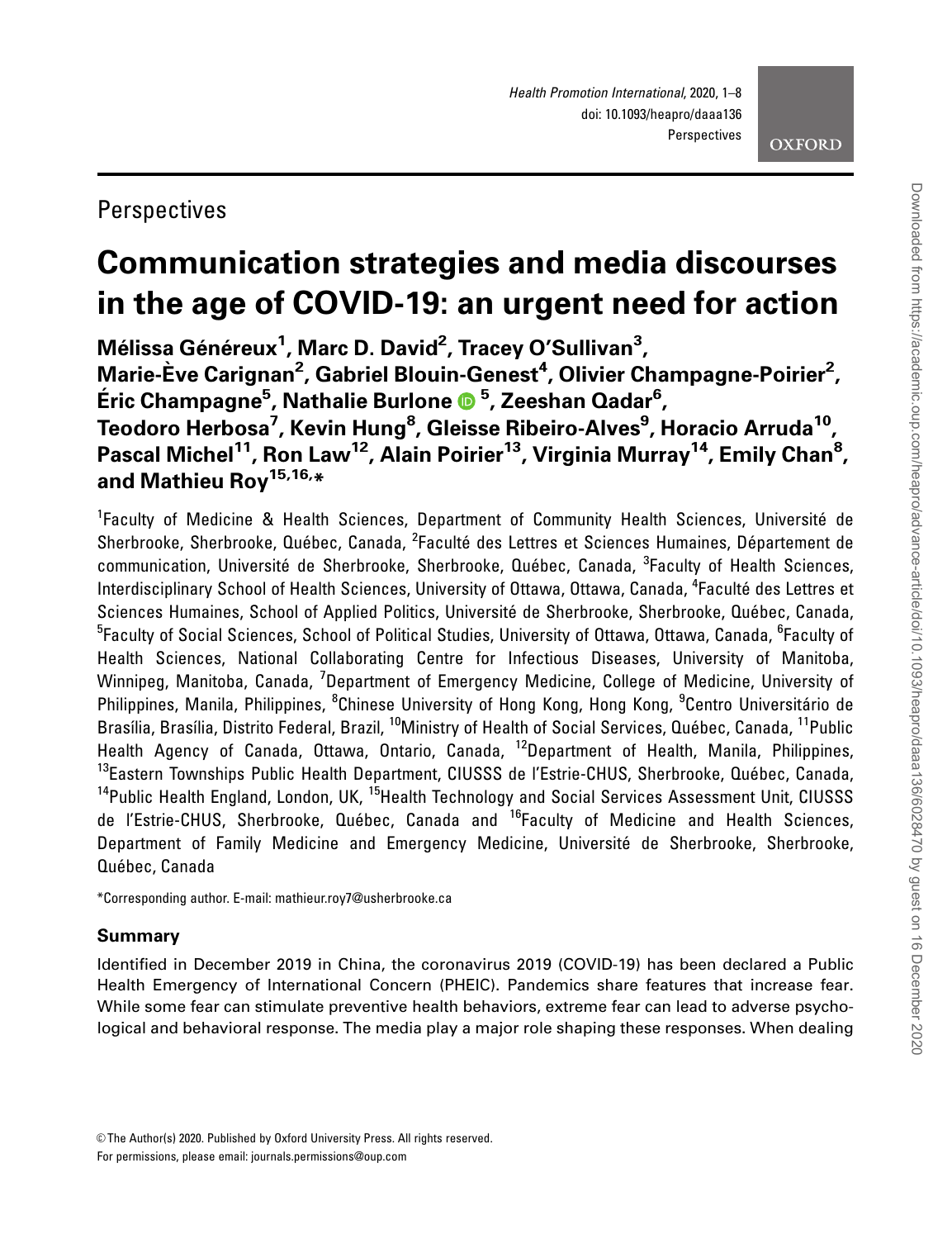with a PHEIC, the authorities' communication strategies are embedded in a multilevel governance and a highly hierarchal system, which adds another layer of complexity. Carrying out more 'real-world research' is crucial to generate evidence relating to the psychosocial and behavioral aspects involved during the COVID-19 pandemic and how it is shaped by authorities and media discourses. Interdisciplinary research and international collaborations could contribute to improve our understanding and management of risk information. Emerging from a socio-ecological perspective, future research must integrate multilevel analytical elements, to ensure triangulation of evidence and coconstructing robust recommendations. A mixed-method approach should be privileged to address these issues. At the micro-level, a population-based survey could be conducted in various jurisdictions to assess and compare psychosocial issues according to sociocultural groups. Then, a quantitative/qualitative discourse analysis of the media could be performed. Finally, a network analysis could allow assessing how official information flows and circulates across levels of governance. The COVID-19 represents an opportunity to evaluate the impacts of information/communication strategy and misinformation on various cultural and socioeconomic groups, providing important lessons that could be applied to future health emergencies and disasters.

Key words: COVID-19; pandemic; psychosocial impacts; behavioral response; risk perception and communication

## **BACKGROUND**

First reported in December 2019 in China, the coronavirus 2019 (COVID-19) was declared a Public Health Emergency of International Concern (PHEIC) under the International Health Regulations by the World Health Organization (WHO) on 30 January 2020; the main concern being the potential for severe impact on low to middle-income countries ([WHO, 2020a](#page-7-0)). COVID-19 has rapidly spread globally, with a total of 54 763 730 confirmed cases, 1 323 392 deaths, and 217 countries (or territories) affected, plus 2 international conveyance (i.e. Diamond Princess cruise ship harbored in Yokohama, Japan and the Holland America's MS Zaandam cruise ship), as of 15 November 2020.

With the evolution of the pandemic first wave, fear has permeated societies across the world, exacerbating social tensions and affecting marginalized populations. World experts, including those attending the COVID 19 PHEIC Global Research and Innovation Forum held in Geneva in February 2020, noted how effective risk communication strategies are critical during a health crisis, with social sciences placed squarely in the forefront of public health responses ([Grant, 2017](#page-6-0); [WHO,](#page-7-0) [2020b](#page-7-0)).

The WHO Thematic Platform for Health Emergency and Disaster Risk Management and its research network acknowledged to date the needs of subpopulations (e.g. less educated, low-income people) and health literacy as a priority research theme [\(Kayano](#page-6-0) et al., 2019). More specifically, the need to strengthen risk communication approaches to meet the requirements of the local community was identified.

In this commentary (based on a funded research protocol of a Canadian Institute of Health Research Operating Grant), we argue that epidemiological responses to COVID-19 must be followed by evidencebased multi-level societal responses, with information and communication playing a leading role. This is crucial for public health, academic research and most importantly for the community and global health. An interdisciplinary and international research agenda is essential. This comment seeks to fulfill this gap.

#### FEAR, (MIS)INFORMATION AND DEFIANCE DURING HEALTH CRISIS

The demand for valid information during the COVID-19 pandemic is central for populations and governments, as shown by the various data-related debates, particularly during the early stages of COVID-19. According to an online survey conducted by Ipsos (a multinational market research) from 7 to 9 February 2020 among 8001 adults in 8 large countries, a majority of people perceived the COVID-19 as a high or very high threat whereas 86% mentioned they have seen, heard, or read about the outbreak (Ipsos [a marketing research specialist firm], 2020). Fear among the public is a complex phenomenon during infectious disease outbreaks, and the nature of the information as well as the way it is delivered (and received) by the public is central to understanding such fear (or lack of thereof). In the early stage of a large-scale outbreak, several factors can increase fear, including confusion, misinformation and uncertainty (e.g. time, place, virulence, availability of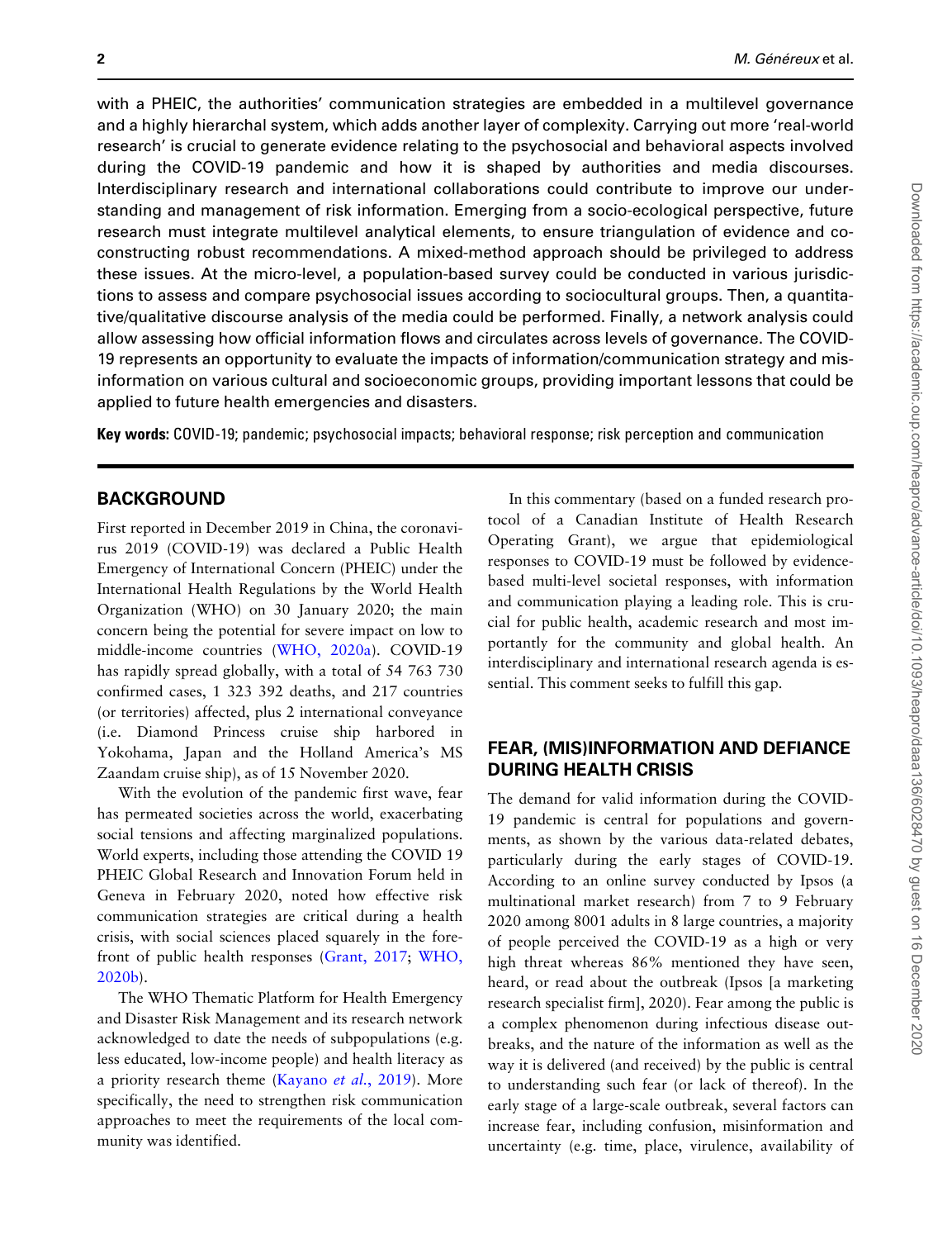vaccines, medications, and protective equipment; [Pappas](#page-6-0) et al., 2009). Fear might also have more dramatic impacts that the actual health event ([Witte and](#page-7-0) [Allen, 2000](#page-7-0)), which seems to be the case with COVID-19 (Ren et al.[, 2020\)](#page-7-0).

#### IMPACTS ON PSYCHOLOGICAL AND BEHAVIORAL RESPONSES

While some fear can stimulate action in the form of preventive health behaviors (PHB), extreme fear can lead to adverse psychological and behavioral response ([Yong](#page-7-0) [and Lemyre, 2019](#page-7-0)) or inadequate political and social responses ([Witte and Allen, 2000;](#page-7-0) [Eichelberger, 2007](#page-6-0); [Kinsman, 2012](#page-6-0)). Observations from acute outbreaks such as Severe Acute Respiratory Syndrome (SARS) to gradually evolving pandemics such as AIDS, have revealed various psychological and behavioral reactions, leading to a new set of problems on top of a current crisis ([Pappas](#page-6-0) et al., 2009). Within weeks of the emergence of the COVID-19 in China, misleading rumors and conspiracy theories about the origin, fearmongering, denial, racial discrimination, avoidance behaviors, shunning daily activities, mass purchase of face masks and panic buying have all been reported ([Depoux](#page-6-0) et al., 2020; [Shimizu, 2020](#page-7-0)). Sadly, but truly, an estimated  $11 - 37\%$ of adults (according to countries) avoid contact with people of Chinese origin or appearance to protect themselves against COVID-19 [\(Ipsos, 2020\)](#page-6-0). These are some of the social consequences of information and communication failure during large-scale outbreaks, a phenomenon also found with other types of major emergencies and disasters (Généreux et al., [2014](#page-6-0), [2019b\)](#page-6-0).

Cultural, educational, gender, economic and geographic determinants must also be considered in a pandemic ([Galarce](#page-6-0) et al., 2011; [Gostin, 2014](#page-6-0); [Flowers](#page-6-0) et al.[, 2016](#page-6-0)). Beliefs, social norms, assets and historical context (especially previous experiences of outbreaks) within different publics influence risk perceptions, decision-making processes, and psychological and be-havioral responses [\(Pappas](#page-6-0) et al., 2009). A comprehensive psychosocial approach to risk communication strategies must consider these variations ([Yong and](#page-7-0) [Lemyre, 2019](#page-7-0)), as risk information is not received and understood equally, especially in the context of multilevel governance involving multiple local, national and international actors [\(Wilson, 2004\)](#page-7-0). Refining our understanding of how the public, and its different subgroups, perceive risks and react to them is not only vital to improve risk communication strategies, but also to mobilize assets within a community in order to support public health action during outbreak and other emergencies ([David and Carignan, 2017;](#page-6-0) Généreux et al., [2018](#page-6-0); Aung et al.[, 2019;](#page-5-0) [O'Sullivan and Phillips,](#page-6-0) [2019](#page-6-0)). This is especially important as multiple communities and health actors, at multiple levels, are involved.

#### THE ROLE OF MEDIA

The media play a major role in the social construction of risks ([Giddens, 1999;](#page-6-0) [Carignan, 2014](#page-5-0)). Numerous studies have highlighted the relevance of considering communication for risk management during outbreaks and epidemics [\(Postel-Vinay and Chemardin, 2004;](#page-7-0) Laügt, [2010](#page-6-0); [Bazouche and Bousta, 2016;](#page-5-0) [Grenier, 2019](#page-6-0)). During rapidly spreading large-scale outbreaks, such as COVID-19, it can be more challenging to reassure those who are worried than to convince people and stakehold-ers of the risk they are exposed to (Regan et al.[, 2016](#page-7-0); [Johnson](#page-6-0) et al., 2017). Widespread fear develops from a complex interplay of social factors, one of them being the mainstream and social media that shape people's psychosocial and behavioral response to what is pre-sented as significant threats (Pappas et al.[, 2009](#page-6-0)). Mainstream media reports do not often communicate science effectively, and this may largely contribute to public misinformation, misunderstanding, fear and maladaptive responses [\(Lancet, 2014](#page-6-0)). Typically, messages conveyed by these media tend to report death tolls and growing number of cases, instead of focusing on messages issued by official authorities, such as PHB to adopt.

The era of social media adds another layer to the complex processes through which (mis)information, social norms and risk perceptions diffuse across populations [\(Neely and Nading, 2017;](#page-6-0) Wang et al.[, 2019](#page-7-0)) and the interinfluences of stakeholders. Social media analytics tools [\(https://www.symplur.com/](https://www.symplur.com/)) strongly suggest that, with over 5 000 000 #Coronavirus tweets, and a daily tweet activity fluctuating between 50 000 and 150 000 from 9 to 15 March 2020, the monopoly on news messages to the mainstream media is over. Anyone on social media platforms can express an opinion or share information, either valid or mistaken, which are shared concomitantly with evidence-based public health information. Distinguishing between accurate and inaccurate information has become more challenging. Information gaps can therefore be readily filled with rumors and myths, which can contribute to further marginalization of populations (which is currently the case with Asian populations during COVID-19; [Chung and](#page-6-0) [Li, 2020\)](#page-6-0).

Public health organizations must seize the opportunity within the media sphere to share information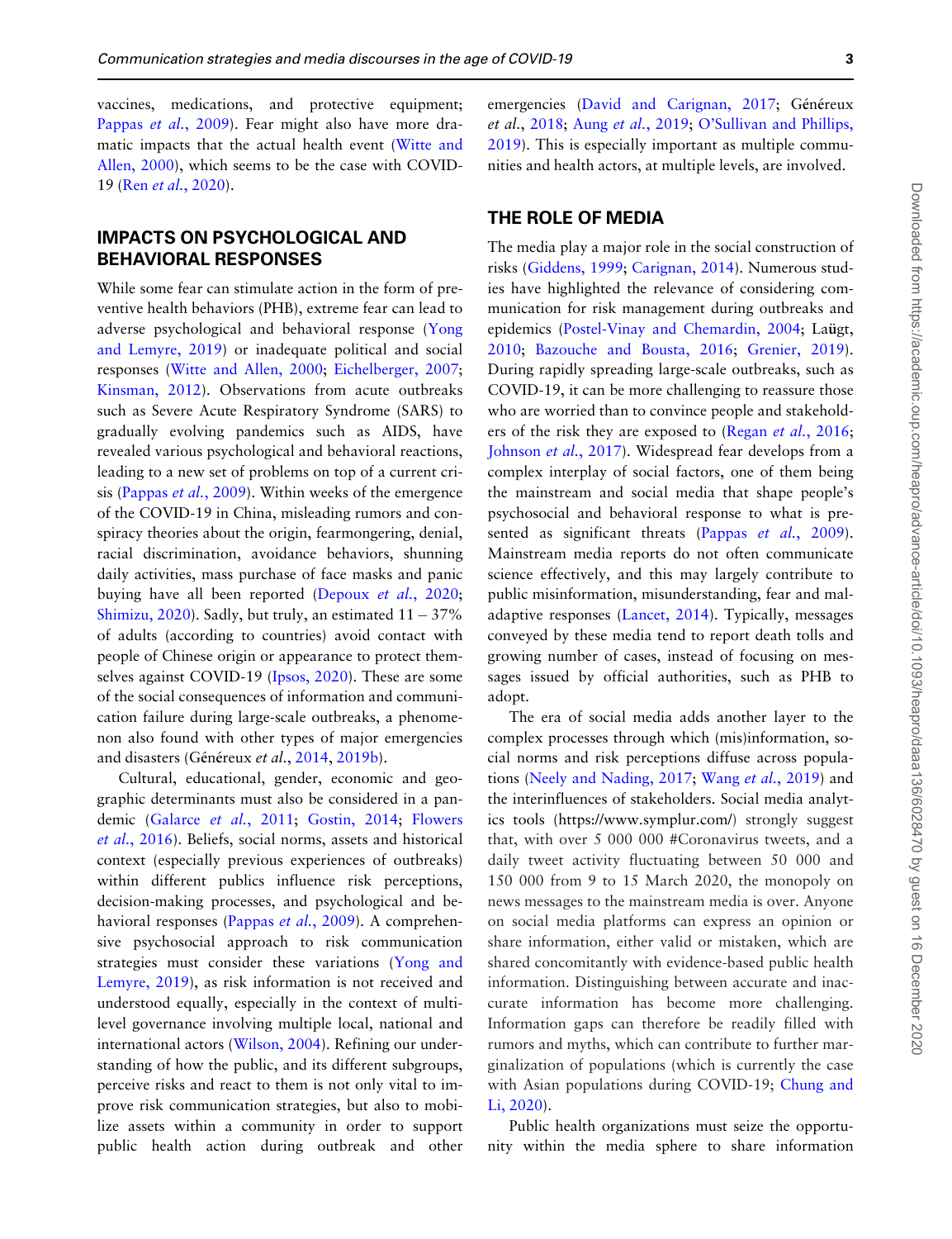bidirectionally, update recommendations in a timely manner, but also analyze social media traffic and rapidly detect and counter emerging myths, rumors, theories of conspiracies or simply misunderstood concepts (Khan et al.[, 2019a\)](#page-6-0). Scaling up the positive discussion online could remove boundaries between public health authorities and the public and give everyone a voice and an opportunity to contribute ([Lancet, 2014](#page-6-0)). This is a challenge that academic research should also undertake.

#### THE ROLE OF AUTHORITIES

When dealing with a PHEIC, the authorities' communication strategies are embedded in a multilevel and diffuse governance structure, which introduces additional challenges. The WHO has long recognized the importance of communication and information management as key to effective global health governance [\(Hyer and](#page-6-0) [Covello, 2005;](#page-6-0) [WHO, 2008,](#page-7-0) [2020b](#page-7-0); Blouin-Genest, [2015](#page-5-0); Dye et al.[, 2016](#page-6-0); [Vayena](#page-7-0) et al., 2018). This is especially important when it comes to the current COVID-19 outbreak, as the objective of the WHO is to 'communicate critical risk and event information to all communities and counter misinformation' ([WHO,](#page-7-0) [2020a\)](#page-7-0).

Our understanding of information diffusion (both by authorities at multiple levels and by the media) and consequent psychosocial and behavioral changes in the context of large-scale outbreaks is still in its infancy. Most studies investigating the spread of health-related information and behavioral changes are theoretical, failing to use real-life media data [\(Verelst](#page-7-0) et al., 2016). Carrying out research in natural settings to generate evidence relating to the psychosocial and behavioral aspects involved during large-scale outbreaks and other emergencies is crucial to effective emergency preparedness and response efforts ([Robson and McCartan, 2016](#page-7-0); Carter et al.[, 2018;](#page-5-0) Généreux et al., [2019a](#page-6-0); [Kayano](#page-6-0) et al.[, 2019\)](#page-6-0).

It is vital that research related to cross-boundary outbreaks transcends the national level and is carried out on a multinational scale for several reasons. First, the COVID-19 pandemic has been declared a PHEIC, involving de facto a chain of reactions at multiple levels of governance. Second, it has spread to Asian countries and other countries with transport links to China. Third, outbreak-related (mis)information is part of an international dynamic, and finally, there is limited evidence of the similarities and differences between countries (with various governance modes and cultural contexts) in diffusion, reception and use of risk information.

#### A RESEARCH AGENDA IN THE MAKING

Interdisciplinary and international studies could contribute to improve our understanding and management of risk information regarding the COVID-19 pandemic (how it is delivered by authorities and media, and how it is received, understood and used by the public). Such knowledge is urgently needed to support the widespread social measures already in place to encourage PHB and mitigate the negative psychological and behavioral consequences of the COVID-19 pandemic. Research involving public health, communication and political sciences fields, for instance, should foster the identification of promising communication strategies that would support this important aspect of the pandemic response ([Kayano](#page-6-0) et al., 2019). In light of this, our team proposes several questions to be answered:

- How are various population groups understanding and reacting to the COVID-19 pandemic?
- How is the media discourse (news media and social media regarding the COVID-19 pandemic) evolving and what is its influence on people's understanding of and reactions to the pandemic?
- How are health information and key messages being delivered and received by the public, which is influenced by stakeholders and multilevel governance, including transnational actors such as the WHO?

Fostering a better understanding and consideration of sociocultural dimensions of information sharing during the COVID-19 pandemic in various settings is a critical step toward managing and recovering from the current crisis. Improving our comprehension of these elements will assist with developing effective communication strategies at different governance levels aimed at promoting PHB and mitigating adverse psychological and behavioral responses arising from this crisis. Emerging from a socioecological perspective ([Bronfenbrenner, 1979\)](#page-5-0), a future research agenda must integrate micro- to macro-level analytical elements, to ensure triangulation of evidence and issuing of robust recommendations.

#### MICRO-LEVEL: RISK COMMUNICATION AND THE PUBLIC

Modern communication is multi-directional and complex. In previous pandemics, communication to the public would involve pushing information out, whereas in the case of COVID-19, the public is actively involved in creating and sharing messaging. In this social media era, however, the various groups targeted by communication strategies and media discourses can both receive and create content. This creates a dilemma for public health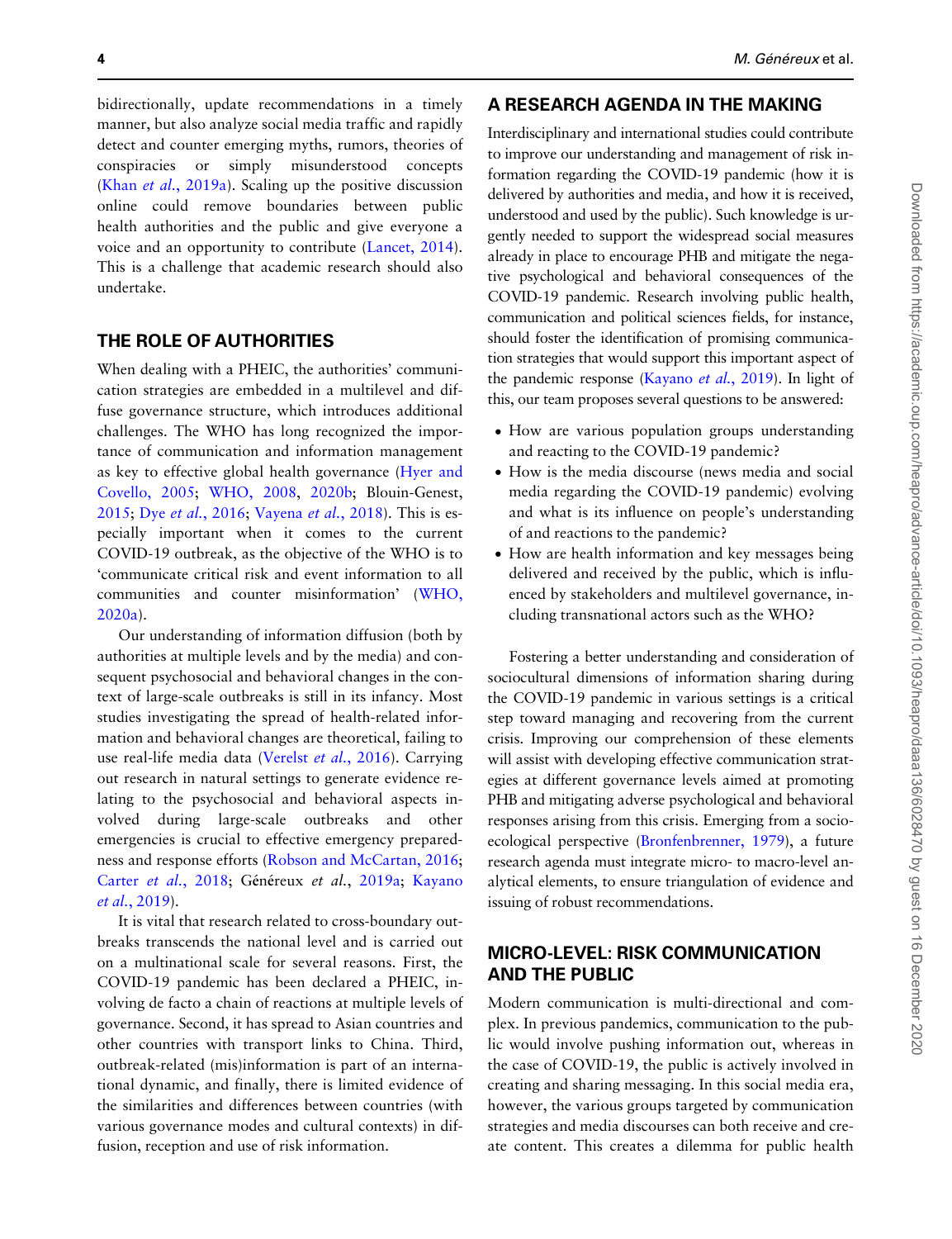professionals and changes the way they must do their work (Khan et al.[, 2019b\)](#page-6-0). Surveillance and active social media participation by public health authorities is not optional in modern times, and must be part of the communication strategies. This is an important strategy to meet people in the places where they gather, including social media ([Kickbusch, 2019](#page-6-0)).

Conducting research with the public should be a priority at the micro-level ([Sellnow](#page-7-0) et al., 2015). A classic way of giving a voice to the public is through surveys conducted among large and representative samples. Social sciences have developed over time a strong expertise in large-scale observational methods such as survey research. Its sampling methods can allow researchers to produce a representative sample of the population (e.g. a country, a state or some other subgroups) and to compare these subjects to other subjects recruited in a similar manner. In the current context, population-web or telephone-based surveys could be simultaneously conducted in various jurisdictions, sociocultural contexts and with different degrees of impacts from the COVID-19 pandemic. These surveys could be based on the Knowledge-Attitude-Practice model [\(Bettinghaus,](#page-5-0) [1986](#page-5-0); [Renuka and Pushpanjali, 2014](#page-7-0)), through which several aspects could be assessed and compared according to different sociocultural groups, including:

- understandings (e.g. high-risk groups, PHB to adopt);
- risk perceptions (e.g. level of threat posed to the world, one's country, one's community, one's family, or personally);
- positive attitudes (e.g. awareness, resilience, sense of coherence, health literacy);
- negative attitudes (e.g. denial, stigmatization, pervasive stress, insomnia, anxiety, depression, posttraumatic stress);
- adaptive behaviors (e.g. PHB, compliance with recommended social distancing measures, mutual aid, healthy coping strategies);
- maladaptive behaviors (e.g. massive purchase of protective equipment, compulsive buying, unhealthy coping strategies).

Other aspects could also be examined, including demographics (e.g. age, sex, education level, household status, immigration status, being an essential worker), information accessibility regarding COVID-19 and the different channels of communication (traditional, digital and interpersonal) used and valued [\(Coombs and Laufer, 2018\)](#page-6-0). Such surveys may help to reveal misconceptions or misunderstandings arising from distribution of confusing communication or misinformation.

#### MESO LEVEL: RISK COMMUNICATION AND THE MEDIA

The meso level (i.e. the complex interaction process of communication strategies and media discourses, between the receivers and transmitters) is also a key research area that should be explored in order to grasp the complexity of population responses to COVID-19 [\(Quinn, 2018](#page-7-0)). In a recent Canadian study, media coverage was identified as important and actionable indicators to support public health emergency preparedness (Khan et al.[, 2019b](#page-6-0)).

A better understanding of the role of the news media could be developed by analyzing journalistic coverage of the issues posed by COVID-19. Journalistic discourse reflects social reality while helping to build it [\(Paltridge,](#page-6-0) [2012;](#page-6-0) [Carignan and Huard, 2016](#page-5-0)). The news media have significant influences on public perceptions of the most pressing issues of the day (Berry et al.[, 2007\)](#page-5-0). Accordingly, mixed method research could integrate the qualitative components of the journalistic coverage of COVID-19, while generating a statistical portrait of the phenomenon.

Moreover, the scope and roles of coronavirus-related social media networking sites (SNS), including the Facebook pages of the WHO (4.8 million followers), as well as its Twitter and Instagram accounts (respectively, 5.7 and 2.7 million followers), and of the official national authorities could be assessed and compared through a sociotechnical analysis ([Proulx, 2012](#page-7-0)). Based on mixed methods, this approach can provide a composite understanding of the technical architecture of the platforms, the structuring of social interactions taking place over them, the experience of the SNS users and the level of quality of the contribution of the SNS users [\(Champagne-Poirier and Ben-Affana, 2016](#page-5-0)).

The knowledge gained by research undertaken through this meso level could help optimize official public health messages and facilitate better sharing of information in a context where literacy highly influences the reception of messages by the public and high-risk groups [\(Roberts and Veil, 2016;](#page-7-0) [David and Carignan, 2017\)](#page-6-0).

# MACRO LEVEL: MULTILEVEL GOVERNANCE, TRANSNATIONAL ACTORS AND PUBLIC HEALTH INFORMATION

Research at the macro level (i.e. WHO and related transnational actors) is also an important area for interdisciplinary pandemic research. Network analyses could, e.g. examine how the information is gathered by performing a critical assessment of the communication strategy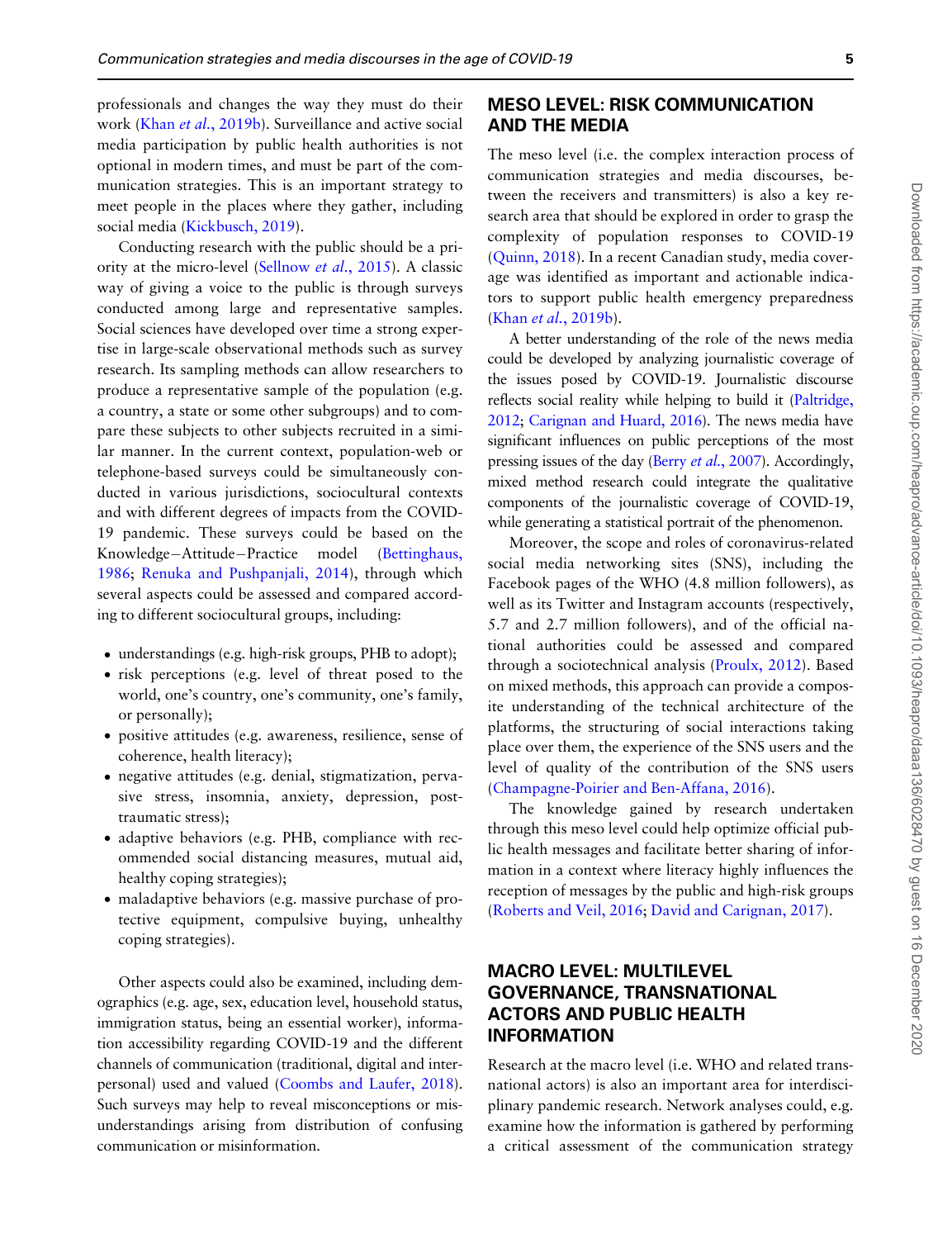<span id="page-5-0"></span>produced and disseminated by the WHO through distribution lists and news/social media. It is also important to examine how information is received and used at the state level, and the type of actors reached. To do so, cartography of the WHO communication network under PHEIC and using the current COVID-19 pandemic could be carried out, through a health-related network analysis ( [Hoffman and Clarke, 2018](#page-6-0); [Luke and Harris,](#page-6-0) [2007](#page-6-0); [Schoen](#page-7-0) et al., 2014). Data sources could include WHO Headquarters and regional offices, media briefings, Global Outbreak Alert and Response Network, and Global Public Health Intelligence networks.

Multi-level governance analyses [\(Lyall and Tait,](#page-6-0) [2004](#page-6-0); [Wilson, 2004;](#page-7-0) [Stephenson, 2013](#page-7-0)) of communication strategies and information flow could also be conducted through case studies in various jurisdictions, based on interviews with public health officials. Some issues that could be explored through discourse analysis include the translation process from WHO technical advice to national emergency policies and the framing of national health policy. Identification of the learning processes [or unlearning ([Schiffino](#page-7-0) et al., 2015; Blouin-Genest, 2015)] and multi-level governance tension in knowledge translation/transmission [\(Lyall and Tait,](#page-6-0) [2004](#page-6-0); [Wilson, 2004](#page-7-0); [Stephenson, 2013](#page-7-0)) could then be evaluated.

## CONCLUSION: LEARNING FROM COVID-19 WHILE IT HAPPENS

The research recommendations suggested here will contribute to scientific knowledge and creation of robust and concrete recommendations to improve actual and future communication strategies that will better take into account sociocultural aspects of large-scale outbreaks ([Grant, 2017;](#page-6-0) [Sellnow](#page-7-0) et al., 2019). COVID-19 represents a unique opportunity to evaluate the impacts of communication strategies and (mis)information diffusion on population health through a multi-level and a mixed-method analysis, and to assess its evolution over time (learning process), responding as such to the priority themes identified by the Sendai Framework for Disaster Risk Reduction ([UNISDR, 2015](#page-7-0)).

Finally, let us recall that interdisciplinary and international teams holding a wide and complementary range of both content and method expertise (e.g. public health, health promotion, psychosocial and behavioral health, disaster risk reduction, risk and crisis communication, multilevel governance, epidemiology, discourse analysis, network analysis) are critically needed to materialize such complex research agenda. These disciplines, all different but important, allow for integration of different perspectives and methodologies and for identification of effective and tailored interventions to counter the spread of health-related misinformation.

## FUNDING

This research was funded by a Canadian Institute of Health Research Operating Grant (OV7-170635).

#### **REFERENCES**

- Aung, P. L., Tepanata, P., Than, N. S., Burgess, J., Menezes, L. J., Kyaw, M. P. et al. (2019) Health education through mass media announcements by loudspeakers about malaria care: prevention and practice among people living in a malaria endemic area of Northern Myanmar. Malaria Journal, 18, 362.
- Bazouche, F. and Bousta, R. (2016) La Polyphonie Linguistique Dans le Discours Journalistique: cas D'épidémie D'Ebola Dans le Quotidien EL-Watan. Mémoire de maîtrise, Université Akli Mohand Oulhadj [In French].
- Berry, T. R., Wharf-Higgins, J. and Naylor, P. J. (2007) SARS wars: an examination of the quantity and construction of health information in the news media. Health Communication, 21, 35–44.
- Bettinghaus, E. P. (1986) Health promotion and the knowledge-attitude-behavior continuum. Preventive Medicine, 15, 475–491.
- Blouin-Genest, G. (2015) World Health Organization and disease surveillance: jeopardizing global public health? Health: An Interdisciplinary Journal for the Social Study of Health, Illness and Medicine, 19, 595–614.
- Bronfenbrenner, U. (1979) The Ecology of Human Development: Experiments in Nature and Design. Harvard University Press, Cambridge, MA.
- Carignan, M. E. (2014) La Modification Des Pratiques Journalistiques et du Contenu Des Nouvelles Télévisées. Du Quotidien à la Situation de Crise: Analyse France/Québec. Thesis, University Aix-Marseille [In French].
- Carignan, M. E. and Huard, P. (2016) (Re)construction sociale de la réalité par les médias. Adaptation du projet « Television around the world ». In Luckerhoff, J. (ed.), Médias et Société: La Perspective de la Communication Sociale. Presses de l'Université du Québec, Québec, pp. 171-190 [In French].
- Carter, H., Gauntlett, L., Rubin, G. J., Russell, D., Généreux, M., Lemyre, L. et al. (2018) Psychosocial and behavioural aspects of early incident response: outcomes from an international workshop. Global Security: Health, Science and Policy, 3, 28–36.
- Champagne-Poirier, O. and Ben-Affana, S. (2016) Construction sociotechnique du web 2.0: la tribune de tout le monde en parle. In Luckerhoff, J. (ed.), Médias et Société: La Perspective de la Communication Sociale. Presses de l'Université du Québec, Québec, pp. 131–150 [In French].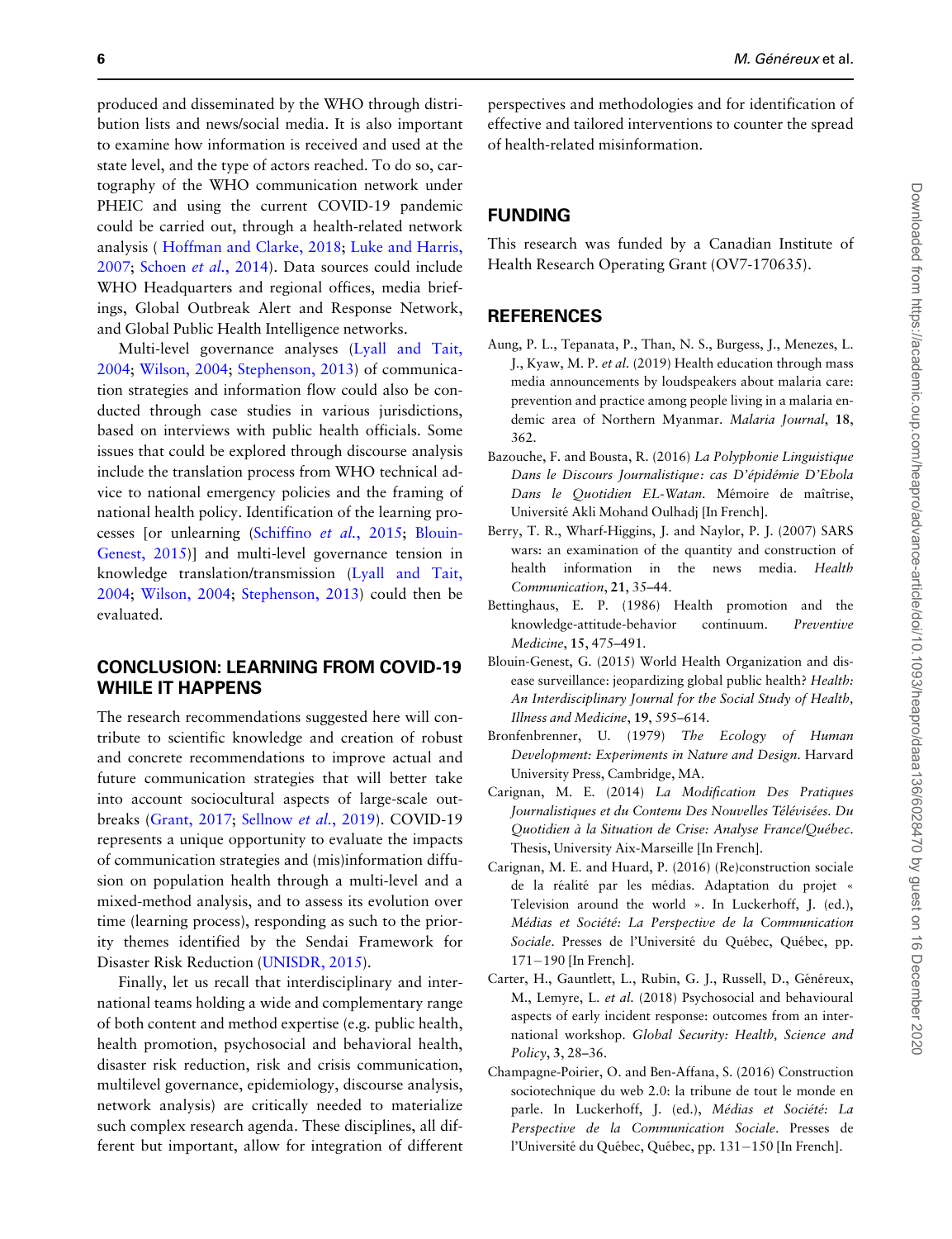- <span id="page-6-0"></span>Chung, R. Y. N. and Li, M. M. (2020) Anti-Chinese sentiment during the 2019-nCoV outbreak. The Lancet, 395, 686–687.
- Coombs, W. T. and Laufer, D. (2018) Global crisis management – current research and future directions. Journal of International Management, 24, 199–203.
- David, M. D. and Carignan, M. E. (2017) Crisis communication adaptation strategies in the MM&A train explosion in Lac-Mégantic downtown: going back to field communication. Corporate Communications: An International Journal, 22, 369–382.
- Depoux, A., Martin, S., Karafillakis, E., Preet, R., Wilder-Smith, A. and Larson, H. (2020) The pandemic of social media panic travels faster than the COVID-19 outbreak. Journal of Travel Medicine, 27,
- Dye, C., Kidist, B., Vasee, M. and Kieny, M. P. (2016) Data sharing in public health emergencies: a call to researchers. Bulletin of the World Health Organization, 94, 158–158.
- Eichelberger, L. (2007) SARS and New York's Chinatown: the politics of risk and blame during an epidemic of fear. Social Science & Medicine (1982), 65, 1284-1295.
- Flowers, P., Davis, M., Lohm, D., Waller, E. and Stephenson, N. (2016) Understanding pandemic influenza behaviour: an exploratory biopsychosocial study. Journal of Health Psychology, 21, 759–769.
- Galarce, E. M., Minsky, S. and Viswanath, K. (2011) Socioeconomic status, demographics, beliefs and A(H1N1) vaccine uptake in the United States. Vaccine, 29, 5284–5289.
- Généreux, M., Maltais, D., Petit, G. and Roy, M. (2019a) Monitoring adverse psychosocial outcomes one and two years after the Lac-Mégantic train derailment tragedy (Eastern Townships, Quebec, Canada). Prehospital and Disaster Medicine, 34, 251–259.
- Généreux, M., Schluter, P. J., Takahashi, S., Usami, S., Mashino, S., Kayano, R. et al. (2019b) Psychosocial management before, during, and after emergencies and disasters-results from the Kobe expert meeting. International Journal of Environmental Research and Public Health, 16, 1309.
- Généreux, M., Petit, G., Roy, M., Maltais, D. and O'Sullivan, T. (2018) The Lac-Mégantic Tragedy seen through the lens of the EnRiCH community resilience framework for high-risk populations. Canadian Journal of Public Health, 109, 261–267.
- Généreux, M., Petit, G., Maltais, D., Roy, M., Simard, R., Boivin, S. et al. (2014) The public health response during and after the Lac-Mégantic train derailment tragedy: a case study. Disaster Health, 2, 113–120.
- Giddens, A. (1999) Risk and responsibility. Modern Law Review, 62, 1–10.
- Gostin, L. O. (2014) Global Health Law. Harvard University Press, Cambridge, MA.
- Grant, R. (2017) Public health professionals urgently need to develop more effective communications strategies. American Journal of Public Health, 107, 658–659.
- Grenier, C. (2019) Étude de la couverture médiatique associée aux épidémies de chikungunya et de zika en Guyane, juin

2013-Mars 2017. Santé Publique et Épidémiologie, 54p. [In French].

- Hoffman, S. J. and Clarke, B. C. (2018) Defining the global health system and systematically mapping its network of actors. Globalization and Health, 14, 38.
- Hyer, R. N. and Covello, V. (2005) Effective Media Communication during Public Health Emergencies: A WHO Handbook. [https://apps.who.int/iris/handle/10665/43511.](https://apps.who.int/iris/handle/10665/43511)
- Ipsos. (2020) Most Say the Coronavirus is an on-Going Threat; Only 1 in 5 See Virus Contained. Ipsos. [https://www.ipsos.](https://www.ipsos.com/en/most-say-coronavirus-going-threat-only-1-5-see-virus-contained) [com/en/most-say-coronavirus-going-threat-only-1-5-see-vi](https://www.ipsos.com/en/most-say-coronavirus-going-threat-only-1-5-see-virus-contained) [rus-contained.](https://www.ipsos.com/en/most-say-coronavirus-going-threat-only-1-5-see-virus-contained) .
- Johnson, J., Bharath, H., van der Maaten, L., Hoffman, J., Fei-Fei, L., Zitnick, C. L. et al. (2017). Inferring and executing programs for visual reasoning. [https://arxiv.org/abs/1705.](https://arxiv.org/abs/1705.03633) [03633](https://arxiv.org/abs/1705.03633).
- Kayano, R., Chan, E. Y. Y., Murray, V., Abrahams, J. and Barber, S. L. (2019) WHO thematic platform for health emergency and disaster risk management research network: report of the Kobe expert meeting. International Journal of Environmental Research and Public Health, 16, 1232.
- Khan, Y., Brown, A., Gagliardi, A., O'Sullivan, T., Lacarte, S., Henry, B. et al. (2019a) Ready or not? The development of performance indicators for public health emergency preparedness using a modified Delphi approach. PLoS One, 14, e0226489.
- Khan, Y., Tracey, S., O'Sullivan, T., Gournis, E. and Johnson, I. (2019b) Retiring the flip phones: exploring social media use for managing public health incidents. Disaster Medicine and Public Health Preparedness, 13, 859–867.
- Kickbusch, I. (2019) Health promotion 4.0. Health Promotion International, 34, 179–181.
- Kinsman, J. (2012) A time of fear: local, national, and international responses to a large Ebola outbreak in Uganda. Globalization and Health, 8, 15.
- Lancet. (2014) The medium and the message of Ebola. The Lancet, 384, 1641.
- Laügt, O. (2010) La représentation du fait spatial dans la presse quotidienne nationale française en 2006. Communication, 28, 207–225 [In French].
- Luke, D. A. and Harris, J. K. (2007) Network analysis in public health: history, methods, and applications. Annual Review of Public Health, 28, 69–93.
- Lyall, C. and Tait, J. (2004) Foresight in a multi-level governance structure: policy integration and communication. Science and Public Policy, 31, 27–37.
- Neely, A. H. and Nading, A. M. (2017) Global health from the outside: the promise of place-based research. Health & Place, 45, 55–63.
- O'Sullivan, T. and Phillips, K. (2019) From SARS to pandemic influenza: the framing of high-risk populations. Natural Hazards, 98, 103–117.
- Paltridge, B. (2012) Discourse Analysis: An Introduction. Bloomsbury Publishing, London.
- Pappas, G., Kiriaze, I. J., Giannakis, P. and Falagas, M. E. (2009) Psychosocial consequences of infectious diseases. Clinical Microbiology and Infection, 15, 743–747.